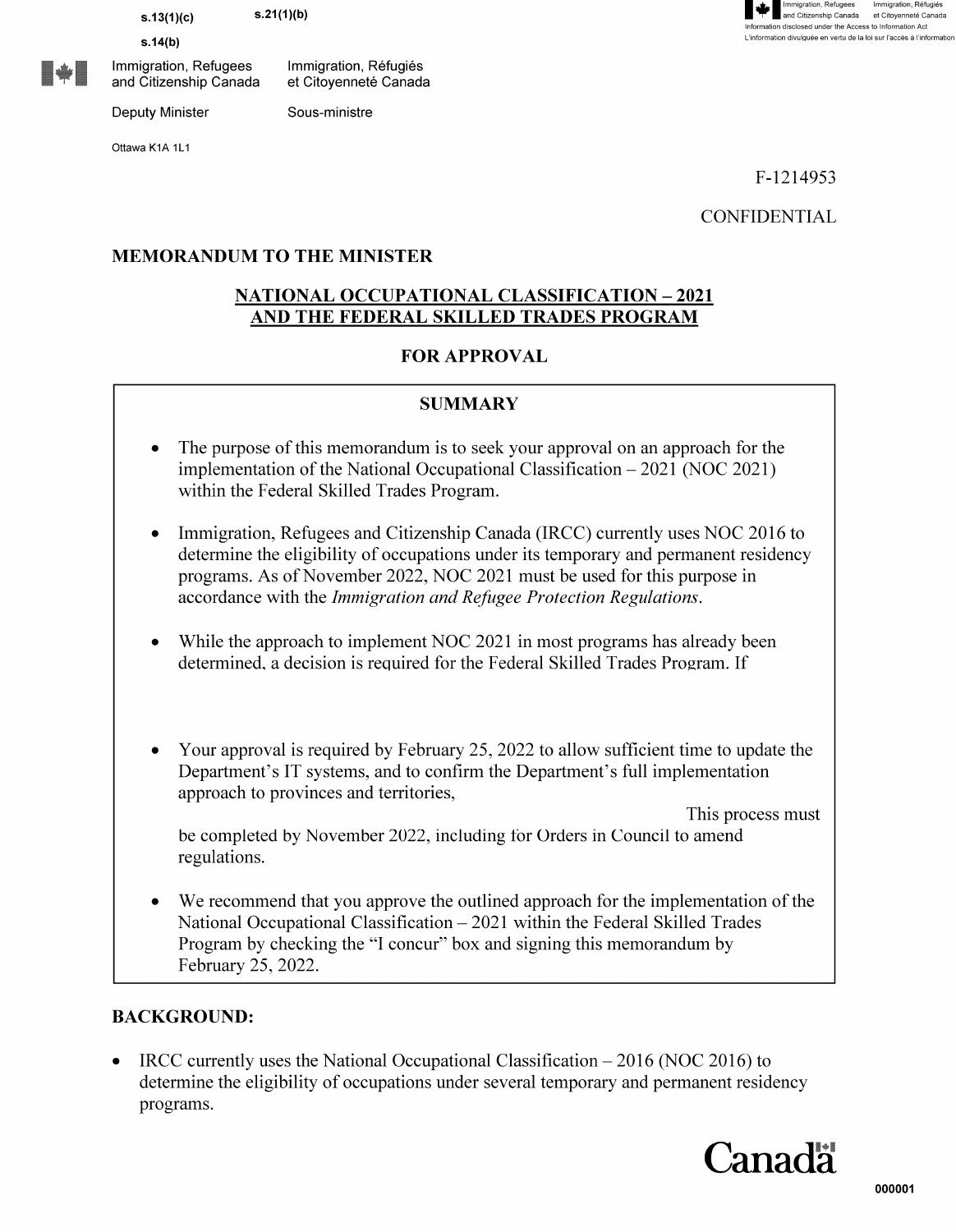

- The NOC is managed by Employment and Social Development Canada (ESDC) and Statistics Canada, which revise the classification every ten years based on a comprehensive analysis of occupations in the Canadian labour market. The latest iteration (NOC 2021 ), which is expected to be implemented by ESDC in November 2022, will introduce new terminology and a revised classification structure that will necessitate changes to IRCC's programs.
- Implementation will take several months and will require updates to the Department's IT systems, the *Immigration and Refugee Protection Regulations,* various Ministerial Instructions, bilateral agreements, program delivery instructions, communications materials, as well as other administrative changes. While much of the Department's implementation approach has been confirmed through past decisions (see Annex A), a decision on an approach specific to the Federal Skilled Trades Program is needed.

# **CURRENT STATUS:**

- The Federal Skilled Trades Program was launched in 2013 to facilitate the immigration of skilled tradespersons in response to demand in certain industries and sectors. It aims to meet Canada's skilled trades labour needs by providing a pathway to permanent residency for skilled tradespersons, who may face barriers in immigrating through the other Federal High Skilled Programs. The Program is managed under Express Entry with approximately 1,000 invitations to apply issued annually.
- The program, as per the *Regulations,* is currently open to foreign nationals with work experience in skilled trade occupations found in the following groups in NOC 2016:
	- o Industrial, Electrical and Construction Trades (NOC Major Group 72);
	- o Maintenance and Equipment Operation Trades (NOC Major Group 73);
	- o Supervisors and Technical Occupations in Natural Resources, Agriculture and Related Production (NOC Major Group 82);
	- o Processing, Manufacturing and Utilities Supervisors and Central Control Operators (NOC Major Group 92); or
	- o Chefs and Cooks, and Bakers and Butchers (NOC Minor Groups 632 and 633) .
- •

•

•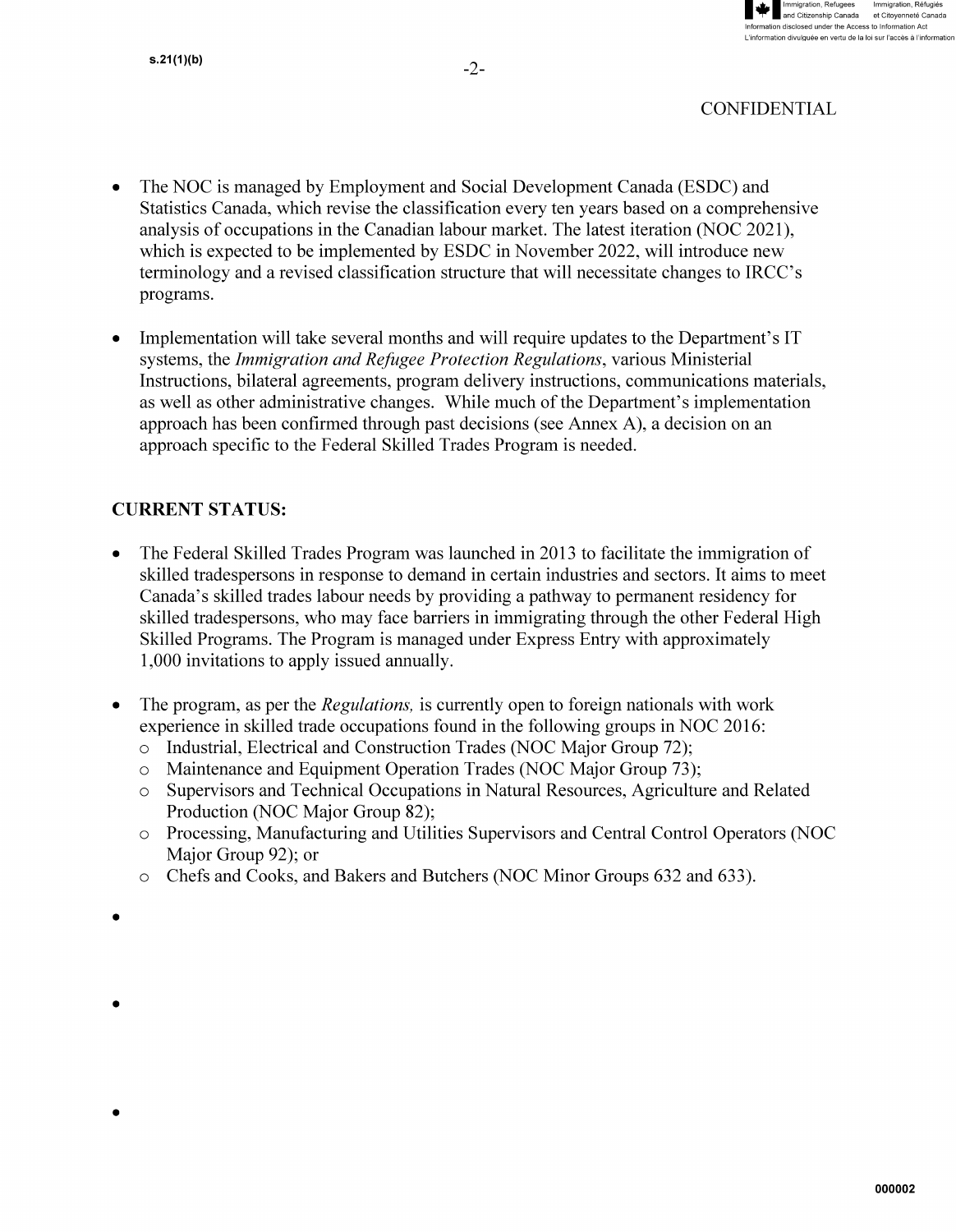

- $s.14(b)$
- $s.21(1)(b)$

 $\bullet$ 

### **CONSULTATIONS:**

 $\bullet$ 

 $\bullet$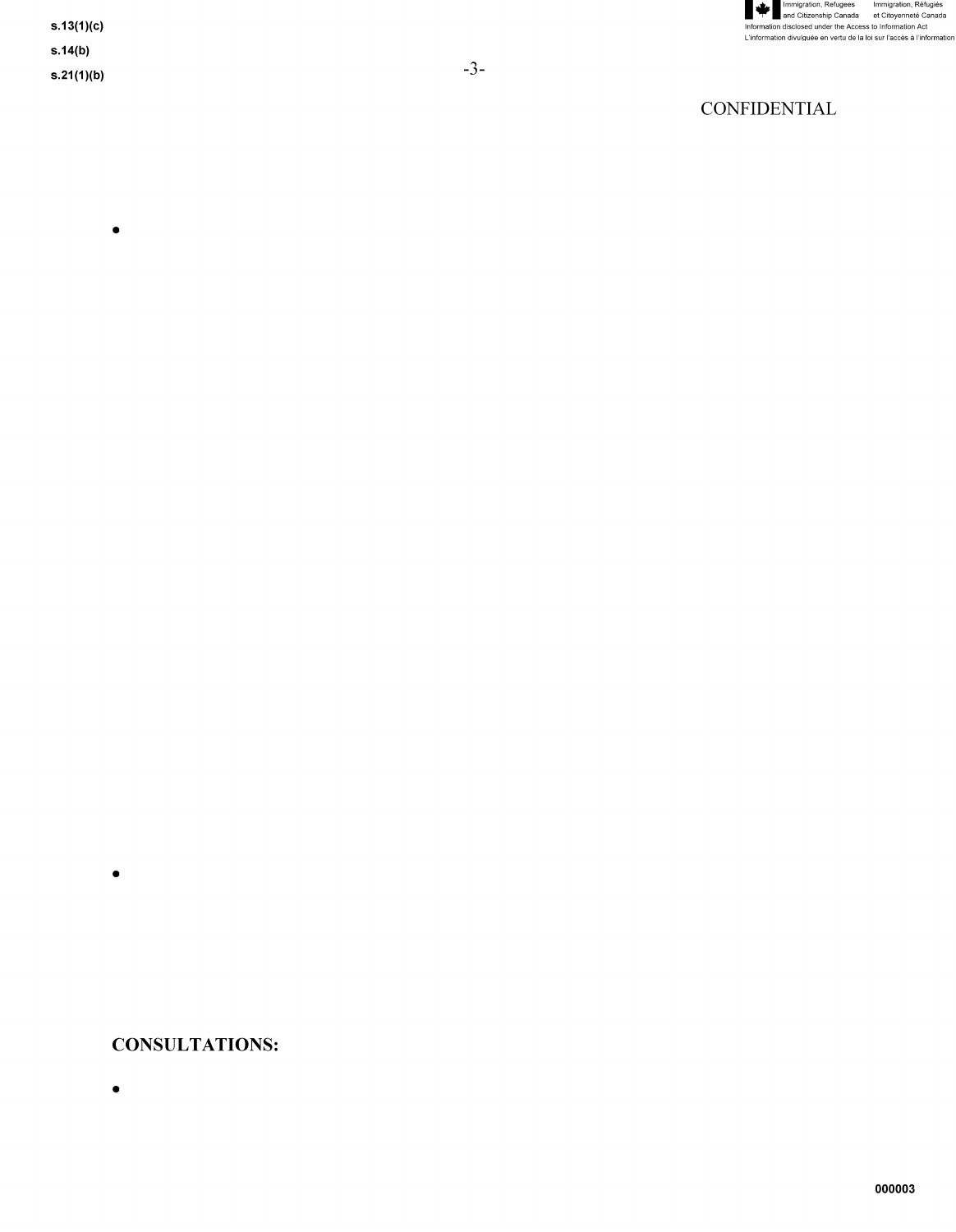

• The Department will confirm its approach upon approval of this memorandum and will engage provinces and territories as necessary over the coming months to ensure a successful implementation in November 2022.

# **RESOURCE IMPLICATIONS:**

• The total cost for the full implementation of NOC 2021 is estimated to be \$5.1M in 2022-2023, with \$712,000 ongoing, which includes the proposed changes to the FSTP. While a source of funds has been identified for the upcoming year, the Department will need to identify an external source of funds for the ongoing costs.

## **COMMUNICATIONS IMPLICATIONS:**

- Media interest and coverage of the NOC is quite limited, but is expected to garner some attention given the changes to eligibility in some programs. However, as it is routine and quite technical in nature, coverage is likely to be minimal. A proactive communications approach is recommended using a web notice and social media post to advise of the coming change to NOC 2021 and outline the impact on immigration programs.
- Responsive key messages will be drafted, in consultation with ESDC and Statistics Canada, highlighting the cyclical nature of these changes and outline what these changes mean for current and potential candidates. Web content of impacted programs will be updated prior to implementation.

## **RECOMMENDATION:**

• We recommend that you approve the outlined approach for the implementation of the National Occupational Classification  $- 2021$  within the Federal Skilled Trades Program by checking the "I concur" box and signing this memorandum by February 25, 2022.

## **NEXT STEP:**

• Upon approval of this memorandum, the Department will confirm its implementation approach with provinces and territories.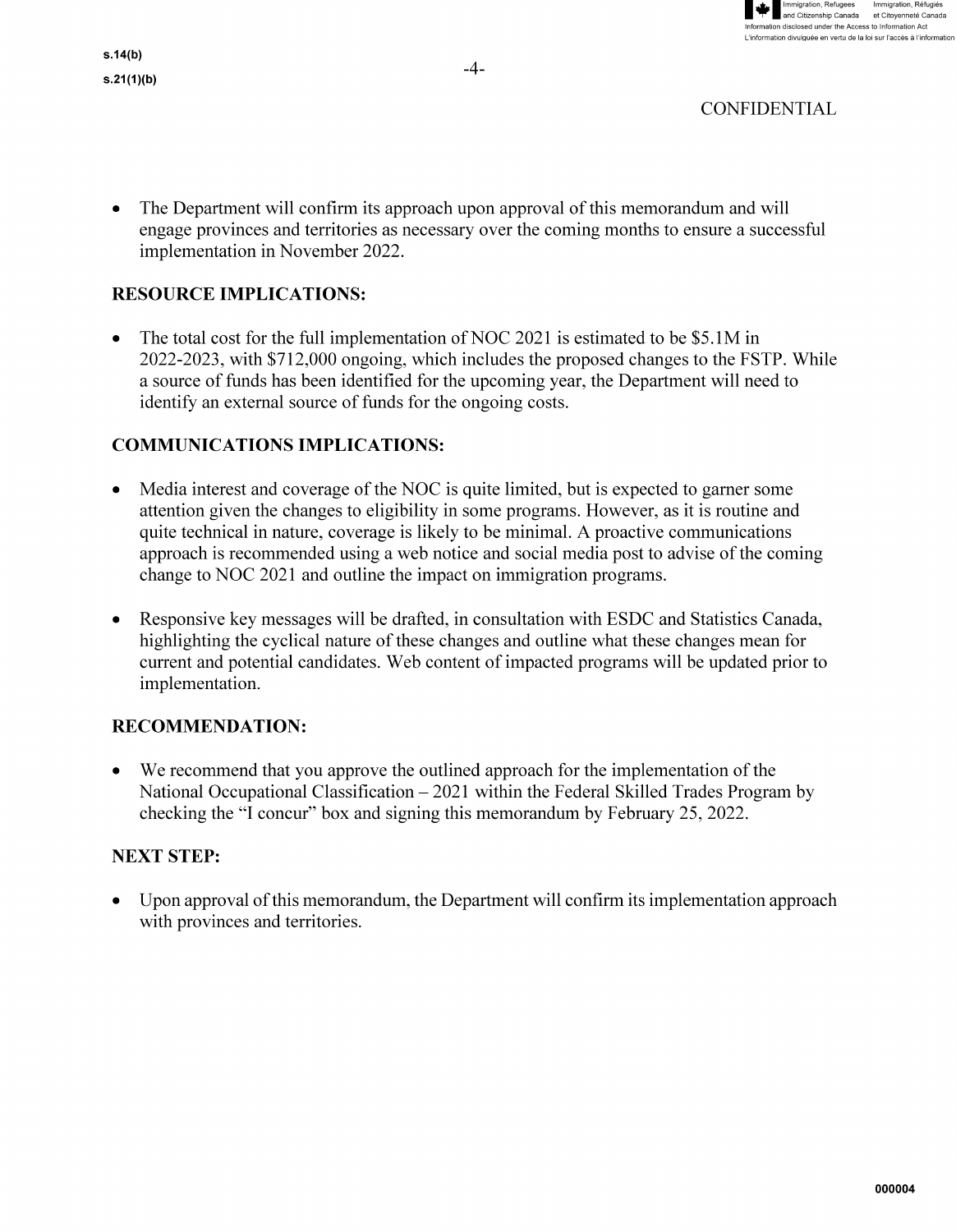

• Necessary amendments to the Regulations and various Ministerial Instructions for the Federal Skilled Trades Program and other programs will also be drafted for your approval in late summer of 2022.

Caroline Xavier Associate Deputy Minister *DM Tapley e-approved February 21, 2022*  Catrina Tapley Deputy Minister

Scott Jones Federal Lead, Proof of Vaccine Credentials Associate Deputy Minister

| $\vert \vert$ I concur |
|------------------------|
| $\Box$ I do not concur |

The Hon. Sean Fraser, P.C., M.P. Minister of Immigration, Refugees and Citizenship

Annexes (2): A: Overview of Past Policy Decisions B: NOC 2021 Milestones and Deliverables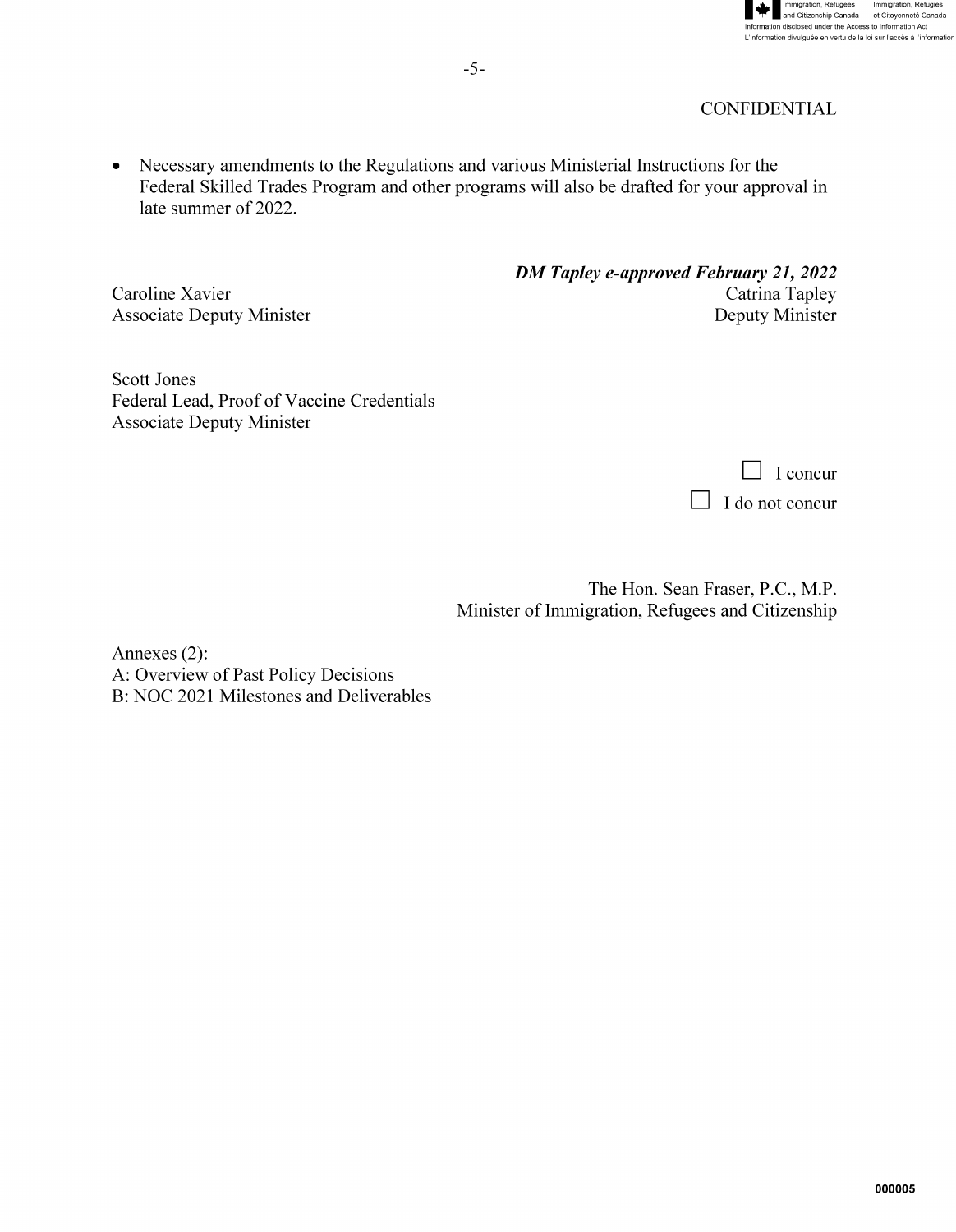

Annex A

#### **OVERVIEW OF PAST DECISIONS AND IMPACTS ON IRCC PROGRAMS**

- Changes to the NOC are based on a comprehensive analysis of occupational requirements in the Canadian labour market conducted by ESDC and StatCan, and are therefore outside of the Department's control.
- Among the changes in NOC 2021 is the replacement of NOC 2016's **five Skill Type/Level groupings-used** to determine eligibility for several IRCC programs-with **a new categorization of six TEER** (representing the requisite Training, Education, Experience, and Responsibilities of each occupation).
- In September 2020, IRCC's Executive Committee decided that the new TEER structure would be adopted as follows, in light of the Department's legal obligation to adopt NOC 2021 in alignment with ESDC and StatCan:

| <b>NOC 2016</b>             | <b>NOC 2021</b>   |
|-----------------------------|-------------------|
| Skill Type $0 \rightarrow$  | TEER 0            |
| Skill Level A $\rightarrow$ | TEER 1            |
| Skill Level B $\rightarrow$ | TEER <sub>2</sub> |
|                             | TEER <sub>3</sub> |
| Skill Level C $\rightarrow$ | TEER <sub>4</sub> |
| Skill Level $D\rightarrow$  | TEER <sub>5</sub> |

• Occupations have moved throughout the classification to align with this methodology. This will result in minor changes for most programs (e.g., the use of new terminology), but more substantive changes are needed for programs with narrower occupational criteria where the current Skill Type/Level groupings are used, including those managed under Express Entry (i.e., Federal Skilled Workers Program, Federal Skilled Trades Program, Canadian Experience Class, and a portion of the Provincial Nominee Program) and the Atlantic Immigration Program.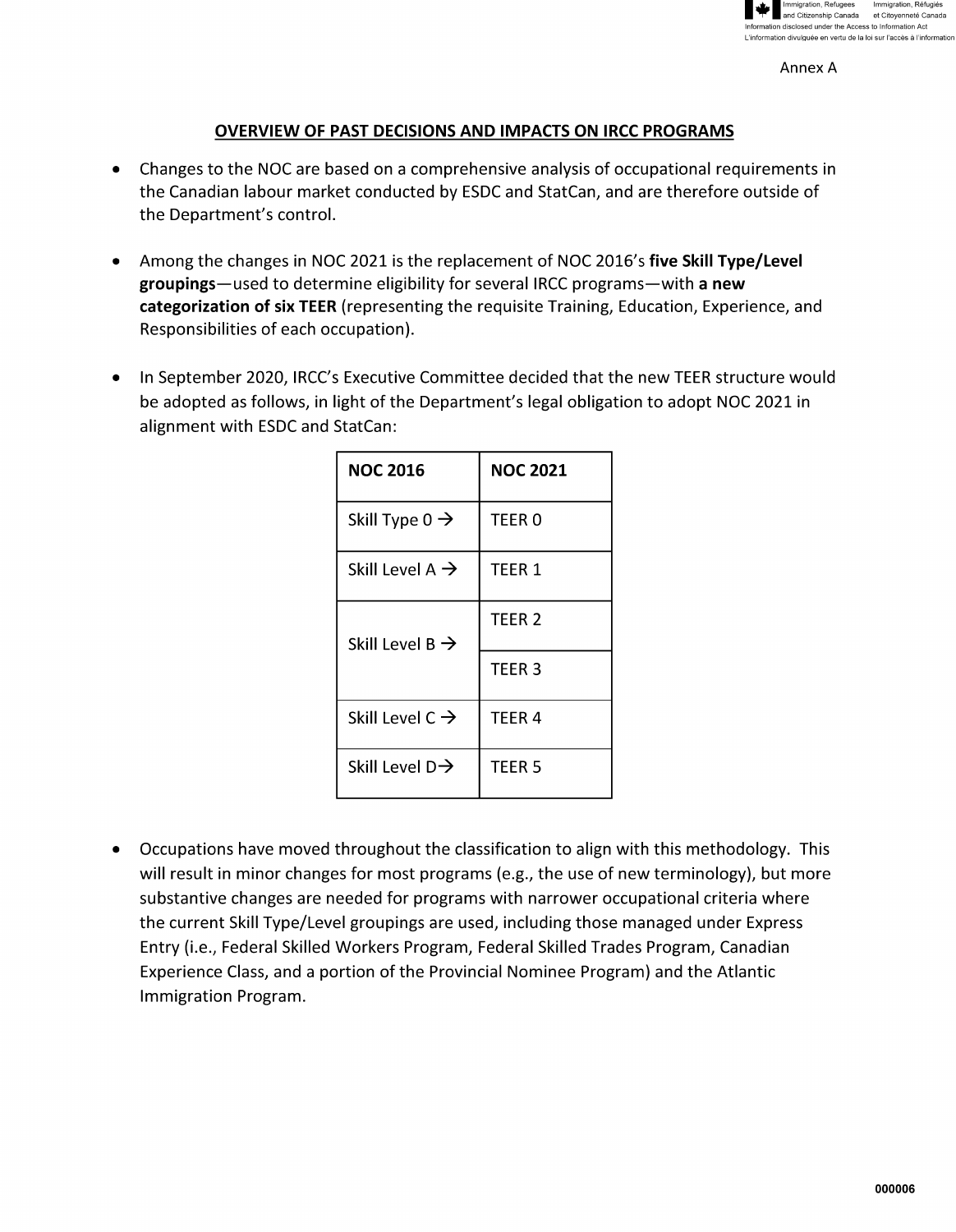

Annex A

### **Changes to Program Eligibility**

#### Programs Managed Under Express Entry

- At present, the programs managed under Express Entry are open to occupations that are categorized as Skill Level B or above. With the implementation of NOC 2021, the programs' eligibility cut-off will become TEER 3.
- This will result in the following sixteen occupations becoming eligible under Express Entry, based on their updated educational and experience requirements:
	- o Payroll administrators;
	- o Dental assistants and dental laboratory assistants;
	- o Nurse aides, orderlies and patient service associates;
	- o Pharmacy technical assistants and pharmacy assistants;
	- o Elementary and secondary school teacher assistants;
	- $\circ$  Sheriffs and bailiffs:
	- o Correctional service officers;
	- o By-law enforcement and other regulatory officers;
	- o Estheticians, electrologists and related occupations;
	- o Residential and commercial installers and servicers;
	- o Pest controllers and fumigators;
	- o Other repairers and servicers;
	- o Transport truck drivers;
	- o Bus drivers, subway operators and other transit operators;
	- o Heavy equipment operators; and
	- o Aircraft assemblers and aircraft assembly inspectors.
- The three occupations that will become ineligible are: other performers; program leaders and instructors in recreation, sport and fitness; and tailors, dressmakers, furriers and milliners.
	- $\circ$  These three occupations will remain eligible for programs with broader occupational eligibility criteria (e.g., some streams of the Provincial Nominee Program).

### Atlantic Immigration Program

- At present, the Atlantic Immigration Program is open to occupations that are categorized as Skill Level C or above. With the implementation of NOC 2021, the programs' eligibility cutoff will become TEER 4.
- This will result in the following twelve occupations becoming ineligible under the program, based on their updated occupational requirements:
	- o Pet groomers and animal care workers;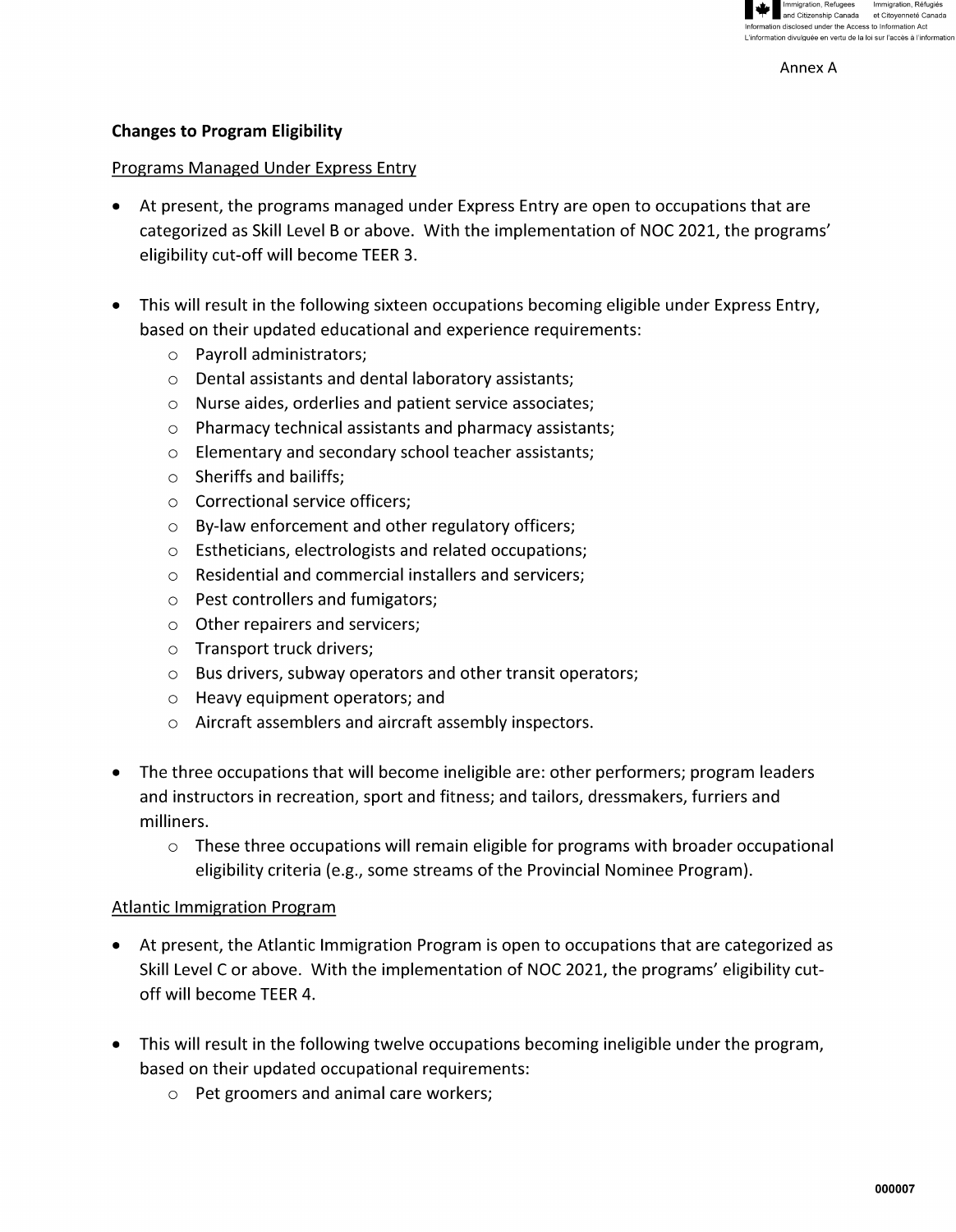

Annex A

- o Other support occupations in personal services;
- o Longshore workers;
- o Material handlers;
- $\circ$  Taxi and limousine drivers and chauffeurs:
- o Delivery service drivers and door-to-door distributors;
- o Boat and cable ferry operators and related occupations;
- $\circ$  Livestock labourers<sup>1</sup>:
- o Nursery and greenhouse labourers;
- o Trappers and hunters;
- $\circ$  Food and beverage servers<sup>2</sup>; and
- o Labourers in textile processing and cutting.
- It is important to note that these occupations will remain eligible for programs with broader occupational eligibility criteria (e.g., some streams of the Provincial Nominee Program).

#### **Considerations**

•

•

•

 $1$  Individuals in five other agricultural occupations, which include jobs like agricultural consultants, fish inspectors, chicken farmers, farm supervisors and farm machinery operators will remain eligible. Individuals in other NOC codes that remain eligible (e.g., veterinarian) may also have experience in the agricultural sector.

<sup>&</sup>lt;sup>2</sup> Individuals in five other food service occupations, which include jobs like restaurant managers, catering supervisors, line cooks, sous-chefs and restaurant hosts will remain eligible. Individuals in other NOC codes that remain eligible for the program (e.g., payroll administrator) may also have experience in the food service sector.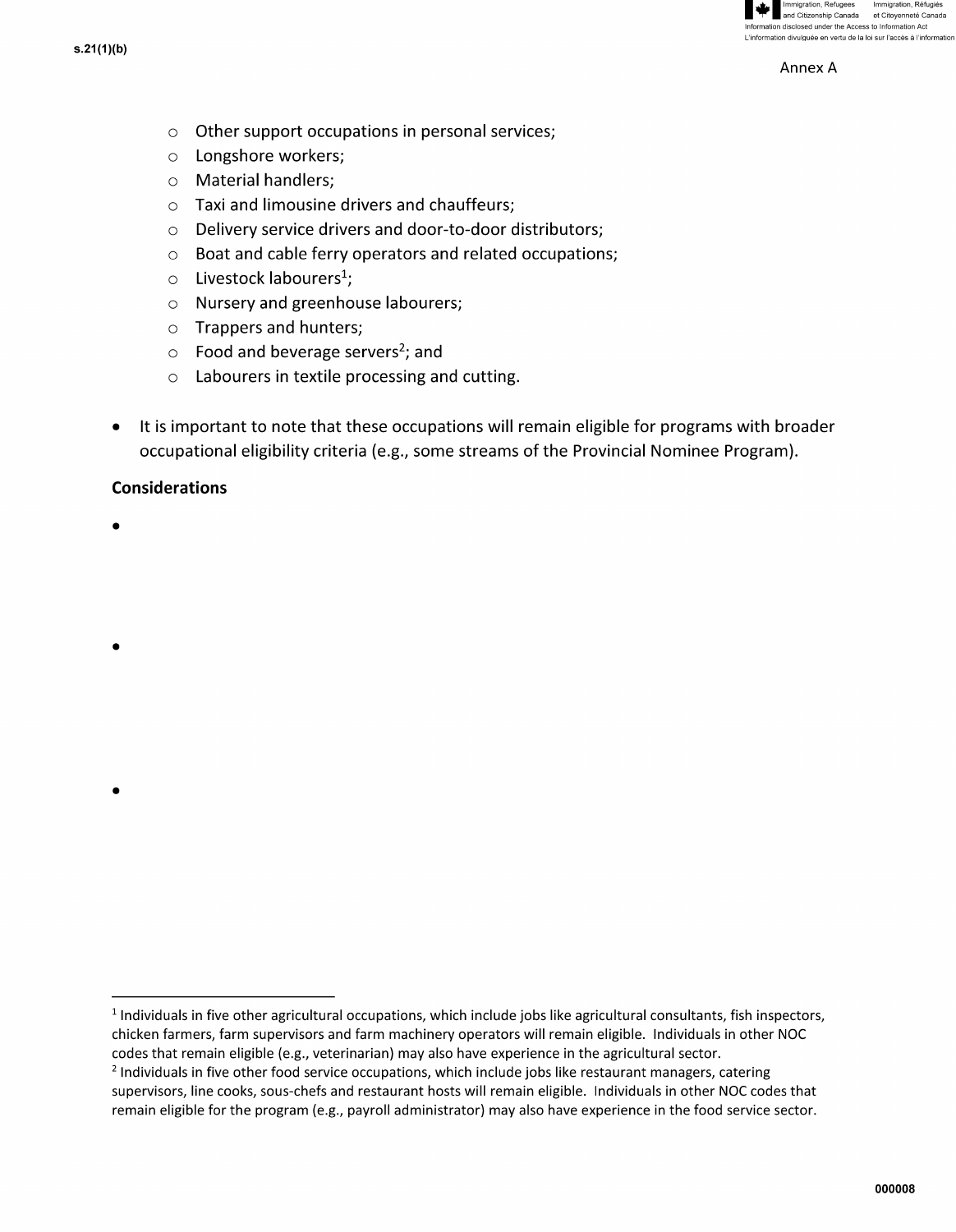Manumigration, Refugees Immigration, Réfugiés<br>Information disclosed under the Access to Information Act<br>L'information disclosed under the Access to Information Act<br>L'information divulguée en vertu de la loi sur l'accès à

Annex A

 $s.21(1)(b)$ 

- $\bullet$
- 
- 
- 
- 
- 
- $\bullet$
- 
- 
- 
- $\bullet$
- 
- 
- 
- -
	-
- 
- 
- -

000009